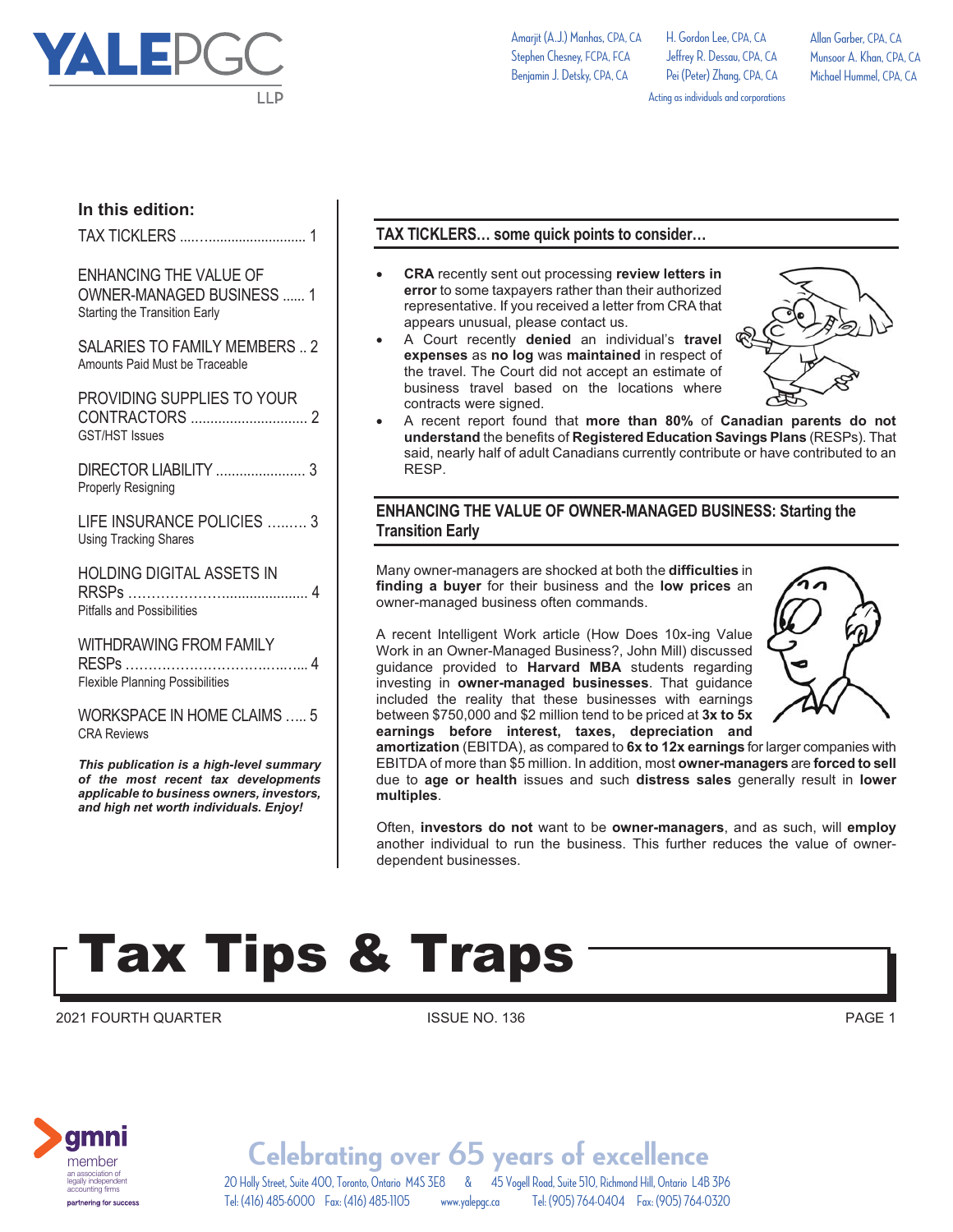Some strategies to **grow the value** by focusing on the **qualities** that **command higher multiples** include the following:

- competent **management** that is not **owner-dependent**;
- lean **systems**;
- engaged **employees**; and
- a solid **track record** of **EBITDA growth**.

The article suggested a **10-year track record** of **18% EBITDA growth** (an average for the successful expanding of small businesses) as an appropriate target.

*ACTION ITEM: Starting the discussion on how to maintain and enhance the value of an owner-managed business should be commenced many years before the anticipated sale or transition.* 

#### **SALARIES TO FAMILY MEMBERS: Amounts Paid Must be Traceable**

Oftentimes, **family members** of the owner of a business will **work for the business**. However, these arrangements can be somewhat informal, and amounts paid may be **denied as a business expense** if the work performed and amounts paid to the worker are **not properly documented**.

A June 10, 2021 **Court of Quebec** case provides one such



example of this issue. An individual (P) owned and operated a corporation (Pco) that provided trucking services. Pco **deducted** \$46,000 over three years for amounts **paid to P's father-in-law and mother-in-law** for filing and driving services. Pco also deducted approximately \$11,000 over two years for **payments to P's spouse** for filing services. P was assessed with income on all of these amounts.

The Court reviewed whether Pco actually paid the amounts to the family members.

#### **Taxpayer loses**

The taxpayer argued that, while P's **father-in-law and motherin-law never cashed the cheques** provided by Pco, these payments represented their contributions to household expenses. However, the Court found that the **amounts were never paid**.

All payments to P's spouse were made **to a joint bank account** with P, but the payments **did not** specifically **correspond** with the amounts P's spouse was allegedly paid for her services. P argued that funds from the joint account (reflecting her compensation) were used to pay off P's spouse's credit card bills. Again, the Court found that **no payments** were actually **made to P's spouse**.

The Court noted that it believed **P's spouse did provide services** and that the result would have been **different if** the bank statements had shown **amounts paid directly** to her for her services.

As no payments were determined to have been made to P's spouse or his in-laws, **no amounts were permitted to be deducted**. Further, the Court determined that these assessments could be made **outside the normal reassessment period** and that the assessed **gross negligence penalties** were justified.

*ACTION ITEM: Family members should be paid for work done for the business in the same manner as other nonfamily members.* 

#### **PROVIDING SUPPLIES TO YOUR CONTRACTORS: GST/HST Issues**

In a July 29, 2021 **Tax Court of Canada** case, a **trucking company** (the taxpayer) engaged the services of a number of **drivers** as **independent contractors** (ICs). The taxpayer **provided** the **vehicles** along with a **fuel card** (that would cover all fueling costs). However, since the contract stipulated that the



ICs were responsible for the fuel, **payouts to the ICs** were **reduced** by 76 cents/km **for fuel**. These were referred to as **chargebacks**. CRA had assessed the taxpayer with HST of **13% on all** of the chargebacks (amounting to over \$118,000 over a 30-month period), arguing that they were taxable supplies (in Ontario).

#### **Taxpayer loses – no fuel was received**

Since the taxpayer **never physically received** the fuel, the taxpayer argued that it **never** actually **provided a supply** (or resupply) to the ICs. However, the Court determined that the taxpayer was considered the **original recipient** because the taxpayer was **liable for** the payment of the **fuel** card debts. The taxpayer then would have been considered to **immediately resupply** the fuel to the ICs in exchange for chargebacks reconciled at the completion of the delivery.

Further, the Court determined that the taxpayer was **not acting as an agent for the ICs** since it was in the taxpayer's best interest to ensure that fuel could always be purchased seamlessly (i.e. without the possibility of interrupting the delivery due to an IC's financial difficulty), and the independent contractor **agreement was clear** that the parties were **separate and not acting in an agency** arrangement.

### Tax Tips & Traps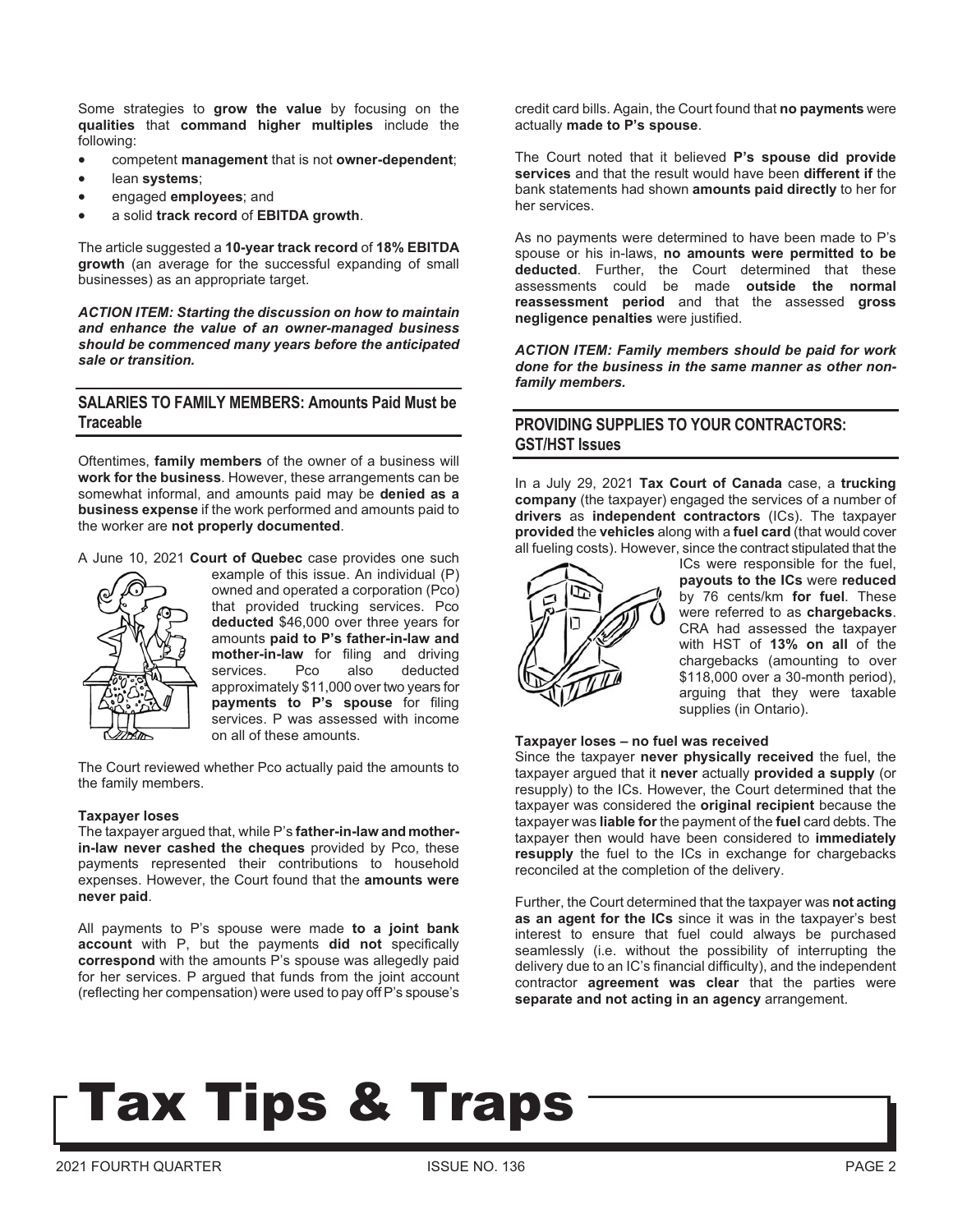#### **Taxpayer wins – place of supply**

CRA had assessed on the basis that the **resupply of fuel** to the ICs occurred at the taxpayer's office in **Ontario**, the place from which the **payments were made** and reconciled. However, the Court found that the supply was actually provided in the place where the **fuel was purchased and inserted**. Since **69% of the fueling costs** related to expenditures **outside of Canada**, the Court found that the **same percentage** of total chargebacks was **not taxable supplies**. The GST/HST to be charged on resupply was reduced by this amount.

The Court also noted that some of the fuel costs were also likely incurred **within Canada** but **outside of Ontario**, meaning that the GST/HST charged in some cases would likely **vary from the 13% assessed**.

#### **Audit triggered by inaccurate bookkeeping**

The fuel and maintenance chargebacks had been **originally incorrectly coded** in the accounting records as **payments for "rental"** of the taxpayer's trucks to the ICs. As trucks supplied in Ontario by rental likely would have been subject to a full 13% HST charge, one can understand where CRA's position may have originated. The clarification occurred at the notice of objection phase. Had the chargebacks been correctly coded from the beginning, some of the problems and dispute costs may have been avoided.

*ACTION ITEM: The details of supply agreements to contractors should be reviewed to determine if GST/HST should be charged. Also, if uncertain how to code an item for bookkeeping purposes, seek guidance from an accounting professional as incorrect treatment may trigger an audit.* 

#### **DIRECTOR LIABILITY: Properly Resigning**

Directors can be **personally liable** for unremitted employee **source deductions** and **GST/HST** unless they exercise **due diligence** to **prevent failure to remit** these amounts on a timely basis. CRA cannot personally assess the director more than **two years** after the individual properly **resigns** as a director.



In an August 11, 2021 **Tax Court of Canada** case, the Court reviewed **whether** the individual **properly resigned** as a

**director**. CRA assessed the taxpayer as a director personally for \$305,390 of **unremitted source withholdings** for the 2008 to 2014 years on the basis that he never properly resigned.

The taxpayer was appointed as a director in 1999 at the commencement of his employment as a programmer. In 2011, the taxpayer sent an **email resigning his employment** to the **corporation's owner**, followed by a phone call. The **taxpayer**  **provided nothing in writing** to the corporation (as a legal entity separate from its owner). The taxpayer asserted that as the assessment was issued in 2016, more than two years after he allegedly resigned as a director, the assessment should be vacated.

#### **Taxpayer loses – resignation**

In referencing the **Ontario Corporations Business Act**, the Court reiterated that the **resignation** of a **director** is **effective** at the time a **written resignation** is **received by** the **corporation** or at a time specified in the resignation. As no written resignation of his position as a director was sent by the taxpayer or received by the corporation, the Court ruled that the **taxpayer had not resigned**. In other words, as the taxpayer was both an employee and a director, resigning as an employee was not automatically a resignation as a director.

#### **Taxpayer wins – CRA's assessment**

After reviewing testimony and various documents, the Court found that the **underlying assessment was overstated**. As the Court did not have evidence to reduce the assessment to the proper amount, the **appeal was allowed** in full.

While this was an Ontario case, similar rules regarding resigning as a director exist in other jurisdictions.

*ACTION ITEM: If you intend to resign as a director, ensure that the resignation of yourself as a director is received by the corporation.* 

#### **LIFE INSURANCE POLICIES: Using Tracking Shares**

When a shareholder **passes away**, their shares are **deemed** to be **disposed** of at **fair market value** (FMV) unless a tax-free rollover is available and used. This can cause a **tax liability** at a time when no cash is available. Holding a **life insurance policy** in the corporation in respect of the owner-manager can fund these tax liabilities or provide cash to buy out the shares from the estate.



In some cases, **whole-life insurance policies** are used as taxsheltered **investment tools**. However, a **problem** may arise in that the **FMV** of the insurance policy is deemed to be its **cash surrender value** (CSV) for the purpose of determining the FMV of the shares of the corporation. In other words, obtaining such a policy potentially **increases the gain** experienced on the shares upon deemed disposition at death. Also, the insurance proceeds may not go to the desired party.

**Insurance tracking shares** can be used to address these issues. They are essentially shares whose **value is directly attached to a policy's** CSV, death benefit, or both. They can be issued as preferred shares **without access** to **voting** 

## **Tax Tips & Traps**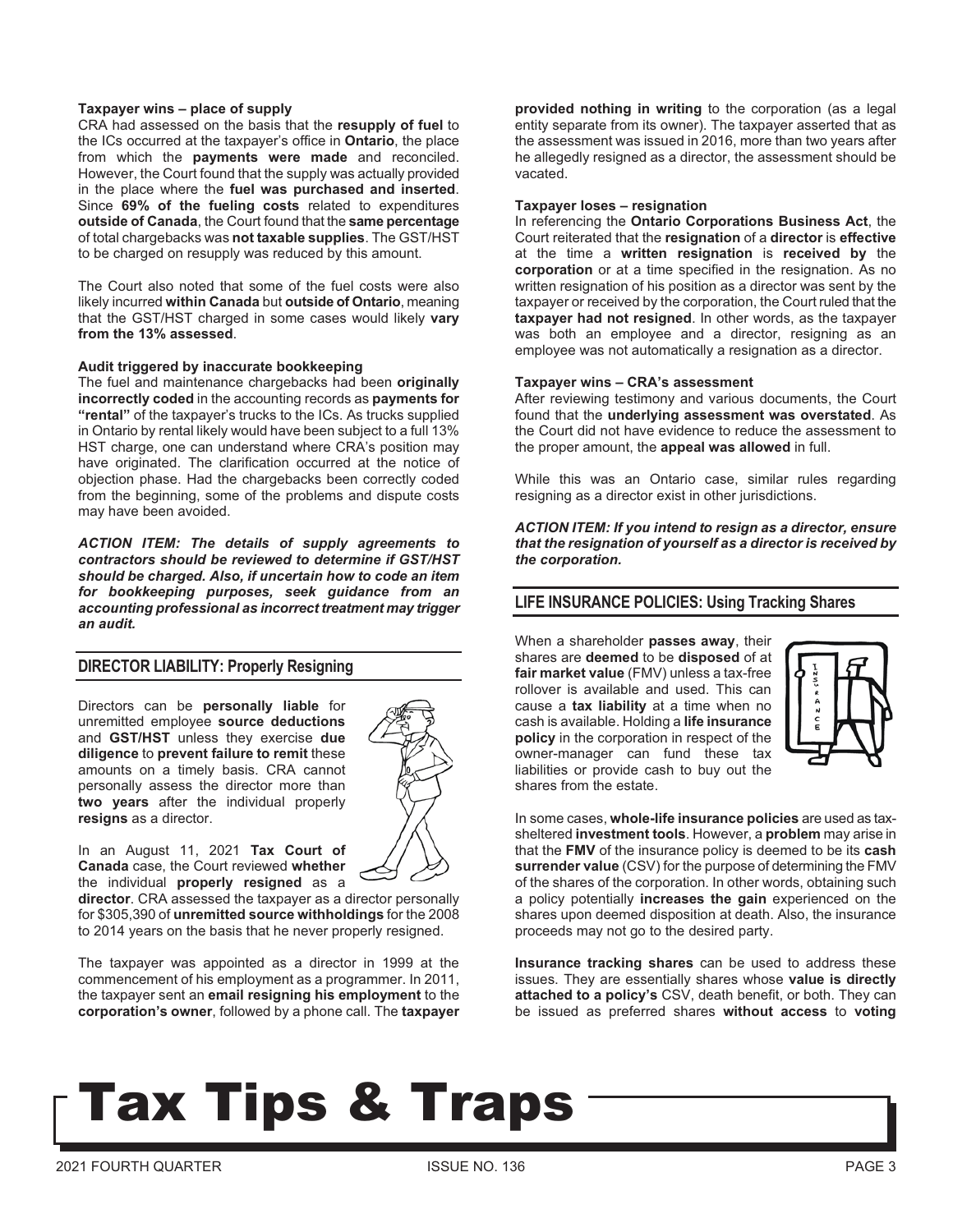**rights**, **dividends from business profits**, or participation in **value growth** of the rest of the business. If obtained at the initiation of the life insurance policy, the shares can be **purchased for nominal consideration** because the FMV of the policy should also be nominal. The insurance tracking shares could be redeemed after death, with the related dividend being tax-free by using the increased capital dividend account from the payout of the insurance policy.

As the policy increases in value due to the investments, so do the tracking shares, which would be held by the specific parties intended to benefit from the increases, such as the individual's children. Two May 19, 2021 **Technical Interpretations** confirmed CRA's 2005 position that the **CSV** would be **allocated** between the common shares and the insurance tracking shares based on the **rights and attributes of each class**, using the same valuation principles that would guide the allocation of the value of other corporate assets.

If done correctly, the **proceeds** of the **common shares** on death would **not be affected** by the increase in **insurance policy** value. However, it is important to note that a **specialist should be used** in setting up these shares as significant precision in the share attributes is required to ensure that it functions as intended.

*ACTION ITEM: Holding a life insurance policy in a corporation can be a useful tool to assist with continuity upon death of an owner-manager. The use of insurance tracking shares can mitigate increases in capital gains upon death when using such policies.* 

#### **HOLDING DIGITAL ASSETS IN RRSPs: Pitfalls and Possibilities**

Recently, individuals have become more interested in investing in digital assets such as **cryptocurrencies** (Bitcoin, Ethereum, Dash etc.); cryptocurrency **liquidity mining and yield farming**; and **non-fungible tokens** (NFTs). The next question often asked is whether such items can be held in tax-advantaged accounts such as an RRSP.

An RRSP's **tax-preferred treatment** only extends to **"qualified investments."** Broadly speaking, **qualified investments** only include **money** and **securities** that are listed **on a designated stock exchange**. As such, **digital assets** like **cryptocurrencies and NFTs** are **not qualified investments**, so they cannot be held in an RRSP.



However, the investment market has seen a recent surge in **cryptocurrency-based exchange-traded funds** (ETFs). Many of these are **traded on designated stock exchanges**, so these cryptocurrency ETFs may be **qualified investments**. A September 20, 2021 Walletbliss article (**Best Crypto ETFs in Canada (2021): Cryptocurrency For All**, Simon Ikuseru) lists Canadian Bitcoin and Ethereum ETFs noted as being eligible RRSP and TFSA investments.

Caution must be afforded as a **penalty tax** applies if the RRSP acquires a **non-qualified investment**, with the penalty tax equal to **50% of the fair market value** of that investment. In addition, the **RRSP** is **taxable** on any **income** from the nonqualified investment and on any **capital gain** (not the normal 50% taxable capital gain) from disposing of the non-qualified investment.

*ACTION ITEM: If interested in holding digital assets in a tax-sheltered savings account such as an RRSP, make sure that item is a qualified investment.*

#### **WITHDRAWING FROM FAMILY RESPs: Flexible Planning Possibilities**

A July 21, 2021 Money Sense article (My three kids chose different educational paths. How do I withdraw RESP funds in a way that's fair to them and avoids unnecessary taxes?, Allan Norman) considered some **possibilities and strategies** to discuss when **withdrawing funds** from a **single RESP** when children have **different financial needs** for their education. Some of the key points included the following:



- - There is likely a **minimum educational assistance payment** (EAP) **withdrawal** that should be taken, even by the child that needs it least.
- - The **EAP includes government grants** (up to \$7,200) **and** accumulated investment **earnings** on both the grants and taxpayer contributions.
- - The **grants can be shared**, but only **up to \$7,200** can be received **per child**, with unused amounts required to be returned to the government.
- - Only **\$5,000 in EAPs** can be **withdrawn** in the **first 13 weeks** of consecutive enrollment.
- - The **withdrawal amount** is **not restricted by school costs**.
- -The **children** are **taxed on EAP withdrawals**.
- - It is generally **best to start withdrawing the EAP** amounts as **early** in the child's enrollment as possible, when the child's taxable **income is lowest**. If the child is expected to experience lower income in later years, there is flexibility to withdraw EAP amounts in those later years instead.
- - The **level of EAP withdrawn** for each child **can be adjusted**. As individuals are taxed on the EAP withdrawals, planning should consider the children's other expected income (e.g. targeting less EAPs for years in

# **Tax Tips & Traps**